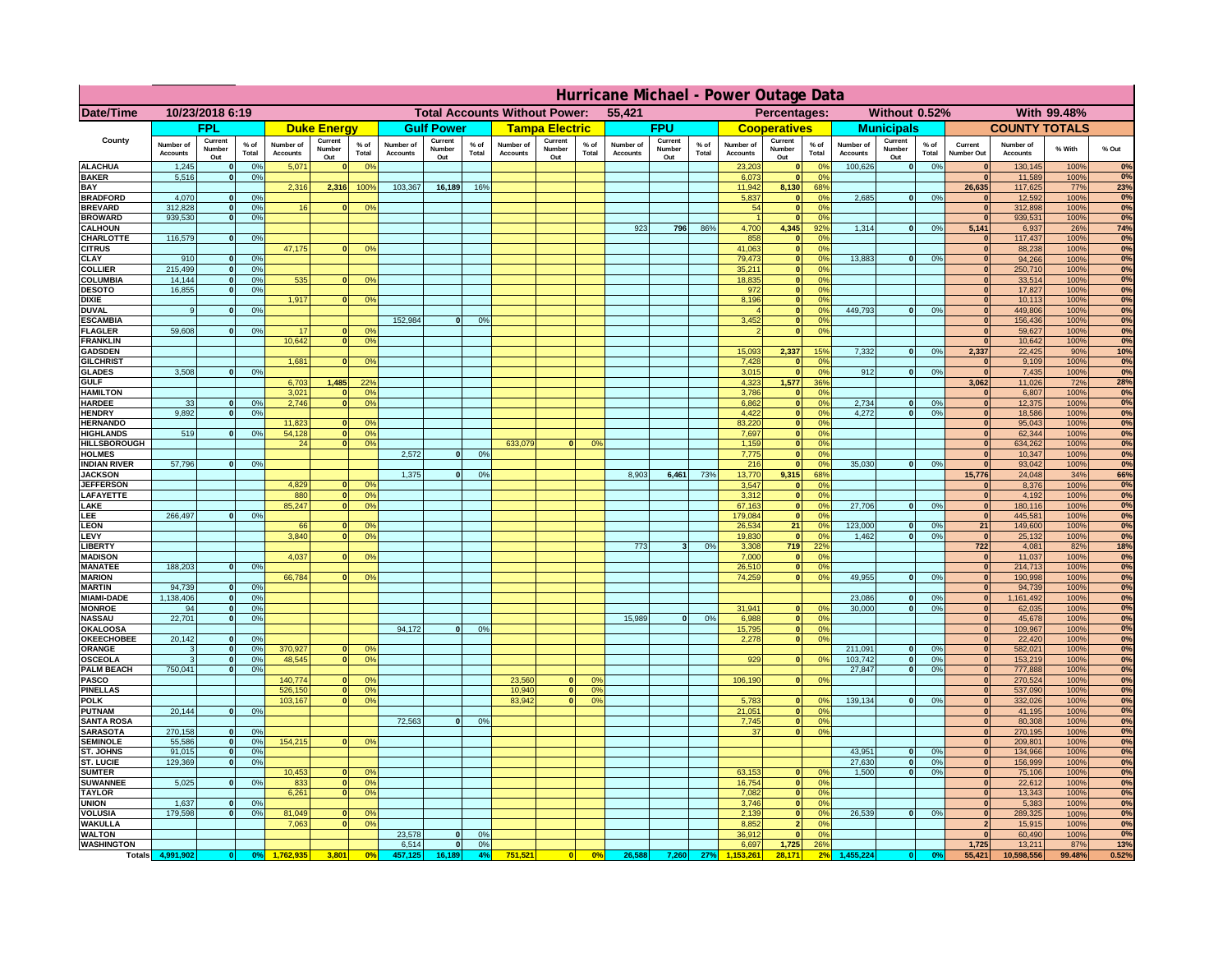# 10/23/2018 6:20 AM Hurricane Michael

| <b>Power Provider</b>                   | County              | <b>Number of Customers</b> | <b>Current Number Out</b> | <b>Outage Percentage</b> | <b>Estimated Restore Time</b> |
|-----------------------------------------|---------------------|----------------------------|---------------------------|--------------------------|-------------------------------|
| <b>Gulf Power Company</b>               | BAY                 | 103,367                    | 16,189                    | 15.66%                   | 48                            |
| West Florida Electric Cooperative, Inc. | <b>JACKSON</b>      | 13,723                     | 9,268                     | 67.54%                   | >5 days                       |
| Gulf Coast Electric Cooperative, Inc.   | BAY                 | 11,942                     | 8,130                     | 68.08%                   | >5 days                       |
|                                         |                     |                            |                           |                          |                               |
| Florida Public Utilities Corporation    | <b>JACKSON</b>      | 8,903                      | 6,461                     | 72.57%                   | >5 days                       |
| West Florida Electric Cooperative, Inc. | <b>CALHOUN</b>      | 2,852                      | 2,532                     | 88.78%                   | >5 days                       |
| Talquin Electric Cooperative, Inc.      | GADSDEN             | 15,093                     | 2,337                     | 15.48%                   | 72                            |
| <b>Duke Energy</b>                      | BAY                 | 2,316                      | 2,316                     | 100.00%                  | <b>TBD</b>                    |
| Gulf Coast Electric Cooperative, Inc.   | CALHOUN             | 1,848                      | 1,813                     | 98.11%                   | >5 days                       |
| Gulf Coast Electric Cooperative, Inc.   | <b>GULF</b>         | 4,323                      | 1,577                     | 36.48%                   | >5 days                       |
| West Florida Electric Cooperative, Inc. | WASHINGTON          | 4,260                      | 1,553                     | 36.46%                   | >5 days                       |
| Duke Energy                             | <b>GULF</b>         | 6,703                      | 1,485                     | 22.15%                   | TBD                           |
| Florida Public Utilities Corporation    | CALHOUN             | 923                        | 796                       | 86.24%                   | >5 days                       |
| Talquin Electric Cooperative, Inc.      | <b>LIBERTY</b>      | 3,308                      | 719                       | 21.74%                   | >5 days                       |
|                                         |                     |                            |                           |                          |                               |
| Gulf Coast Electric Cooperative, Inc.   | <b>WASHINGTON</b>   | 2,437                      | 172                       | 7.06%                    | >5 days                       |
| Gulf Coast Electric Cooperative, Inc.   | <b>JACKSON</b>      | 47                         | 47                        | 100.00%                  | >5 days                       |
| Talquin Electric Cooperative, Inc.      | LEON                | 26,534                     | 21                        | 0.08%                    | 48                            |
| Florida Public Utilities Corporation    | <b>LIBERTY</b>      | 773                        | $\overline{3}$            | 0.39%                    | >5 days                       |
| Talquin Electric Cooperative, Inc.      | WAKULLA             | 8,852                      | $\overline{2}$            | 0.02%                    | 24                            |
| Central Florida Electric Cooperative    | <b>ALACHUA</b>      | 875                        | $\mathbf{0}$              | 0.00%                    | <b>TBD</b>                    |
| Central Florida Electric Cooperative    | <b>DIXIE</b>        | 7,595                      | $\mathbf 0$               | 0.00%                    | TBD                           |
| Central Florida Electric Cooperative    | <b>GILCHRIST</b>    | 7,424                      | $\mathbf 0$               | 0.00%                    | Restored                      |
| Central Florida Electric Cooperative    | LAFAYETTE           | 9                          | $\mathsf 0$               | 0.00%                    | TBD                           |
|                                         | LEVY                |                            | $\mathbf 0$               |                          |                               |
| Central Florida Electric Cooperative    |                     | 17,513                     |                           | 0.00%                    | Restored                      |
| Central Florida Electric Cooperative    | <b>MARION</b>       | 9                          | $\mathbf 0$               | 0.00%                    | TBD                           |
| Chattahoochee Electric                  | <b>GADSDEN</b>      | 1,173                      | $\mathbf{0}$              | 0.00%                    | Restored                      |
| Choctawhatchee Electric Cooperative     | <b>HOLMES</b>       | 293                        | 0                         | 0.00%                    | Restored                      |
| Choctawhatchee Electric Cooperative     | <b>OKALOOSA</b>     | 15,795                     | $\mathbf 0$               | 0.00%                    | Restored                      |
| Choctawhatchee Electric Cooperative     | <b>SANTA ROSA</b>   | 201                        | $\mathbf 0$               | 0.00%                    | Restored                      |
| Choctawhatchee Electric Cooperative     | <b>WALTON</b>       | 36,812                     | $\mathbf 0$               | 0.00%                    | Restored                      |
| City of Alachua                         | <b>ALACHUA</b>      | 4,426                      | $\mathsf 0$               | 0.00%                    | TBD                           |
| City of Bartow                          | <b>POLK</b>         | 11,790                     | $\mathbf 0$               | 0.00%                    | <b>TBD</b>                    |
|                                         |                     |                            | $\mathbf 0$               |                          |                               |
| City of Blountstown                     | CALHOUN             | 1,314                      |                           | 0.00%                    | Restored                      |
| City of Bushnell                        | <b>SUMTER</b>       | 1,500                      | $\mathbf 0$               | 0.00%                    | <b>TBD</b>                    |
| City of Clewiston                       | <b>HENDRY</b>       | 4,272                      | $\mathsf 0$               | 0.00%                    | TBD                           |
| City of Fort Meade                      | <b>POLK</b>         | 2,379                      | $\mathbf 0$               | 0.00%                    | <b>TBD</b>                    |
| City of Havana                          | GADSDEN             | 1,391                      | 0                         | 0.00%                    | Restored                      |
| City of Leesburg                        | LAKE                | 22,000                     | $\mathbf 0$               | 0.00%                    | <b>TBD</b>                    |
| City of Moore Haven                     | <b>GLADES</b>       | 912                        | $\pmb{0}$                 | 0.00%                    | <b>TBD</b>                    |
| City of Mount Dora                      | LAKE                | 5,706                      | $\mathbf 0$               | 0.00%                    | <b>TBD</b>                    |
| City of Newberry                        | <b>ALACHUA</b>      | 1,727                      | $\mathbf 0$               | 0.00%                    | TBD                           |
|                                         | <b>GADSDEN</b>      | 4,768                      | $\mathbf 0$               | 0.00%                    | Restored                      |
| City of Quincy                          |                     |                            |                           |                          |                               |
| City of Starke                          | <b>BRADFORD</b>     | 2,685                      | $\mathsf 0$               | 0.00%                    | TBD                           |
| City of Tallahassee                     | <b>LEON</b>         | 123,000                    | $\mathbf 0$               | 0.00%                    | Restored                      |
| City of Vero Beach                      | <b>INDIAN RIVER</b> | 35,030                     | $\pmb{0}$                 | 0.00%                    | <b>TBD</b>                    |
| City of Wauchula                        | <b>HARDEE</b>       | 2,734                      | $\mathbf{0}$              | 0.00%                    | <b>TBD</b>                    |
| City of Williston                       | LEVY                | 1,462                      | 0                         | 0.00%                    | TBD                           |
| City of Winter Park                     | ORANGE              | 13,941                     | $\pmb{0}$                 | 0.00%                    | TBD                           |
| Clay Electric Cooperative               | <b>ALACHUA</b>      | 22,328                     | 0                         | 0.00%                    | TBD                           |
| Clay Electric Cooperative               | <b>BAKER</b>        | 2,476                      | $\mathbf 0$               | 0.00%                    | <b>TBD</b>                    |
|                                         | <b>BRADFORD</b>     |                            | $\pmb{0}$                 |                          |                               |
| Clay Electric Cooperative               |                     | 5,837                      |                           | 0.00%                    | TBD                           |
| Clay Electric Cooperative               | <b>CLAY</b>         | 79,473                     | $\pmb{0}$                 | 0.00%                    | <b>TBD</b>                    |
| Clay Electric Cooperative               | COLUMBIA            | 16,922                     | $\pmb{0}$                 | 0.00%                    | TBD                           |
| Clay Electric Cooperative               | <b>DUVAL</b>        | $\overline{4}$             | $\mathbf 0$               | 0.00%                    | TBD                           |
| Clay Electric Cooperative               | <b>FLAGLER</b>      | $\overline{2}$             | $\mathbf 0$               | 0.00%                    | TBD                           |
| Clay Electric Cooperative               | <b>GILCHRIST</b>    | $\overline{a}$             | $\pmb{0}$                 | 0.00%                    | TBD                           |
| Clay Electric Cooperative               | LAKE                | 2,239                      | $\pmb{0}$                 | 0.00%                    | TBD                           |
| Clay Electric Cooperative               | LEVY                | 712                        | $\mathbf 0$               | 0.00%                    | TBD                           |
| Clay Electric Cooperative               | <b>MARION</b>       | 16,301                     | $\mathbf 0$               | 0.00%                    | TBD                           |
|                                         |                     |                            |                           |                          |                               |
| Clay Electric Cooperative               | PUTNAM              | 21,051                     | $\pmb{0}$                 | 0.00%                    | <b>TBD</b>                    |
| Clay Electric Cooperative               | SUWANNEE            | 5                          | $\pmb{0}$                 | 0.00%                    | TBD                           |
| Clay Electric Cooperative               | <b>UNION</b>        | 3,746                      | $\mathbf 0$               | 0.00%                    | TBD                           |
| Clay Electric Cooperative               | VOLUSIA             | 2,139                      | $\mathbf 0$               | 0.00%                    | TBD                           |
| <b>Duke Energy</b>                      | <b>ALACHUA</b>      | 5,071                      | $\pmb{0}$                 | 0.00%                    | Restored                      |
| Duke Energy                             | <b>BREVARD</b>      | 16                         | $\pmb{0}$                 | 0.00%                    | Restored                      |
| Duke Energy                             | <b>CITRUS</b>       | 47,175                     | $\pmb{0}$                 | 0.00%                    | Restored                      |
| Duke Energy                             | COLUMBIA            | 535                        | $\mathsf 0$               | 0.00%                    | Restored                      |
|                                         | <b>DIXIE</b>        | 1,917                      | $\pmb{0}$                 | 0.00%                    | Restored                      |
| Duke Energy                             |                     |                            |                           |                          |                               |
| Duke Energy                             | <b>FLAGLER</b>      | 17                         | 0                         | 0.00%                    | Restored                      |
| Duke Energy                             | <b>FRANKLIN</b>     | 10,642                     | $\pmb{0}$                 | 0.00%                    | Restored                      |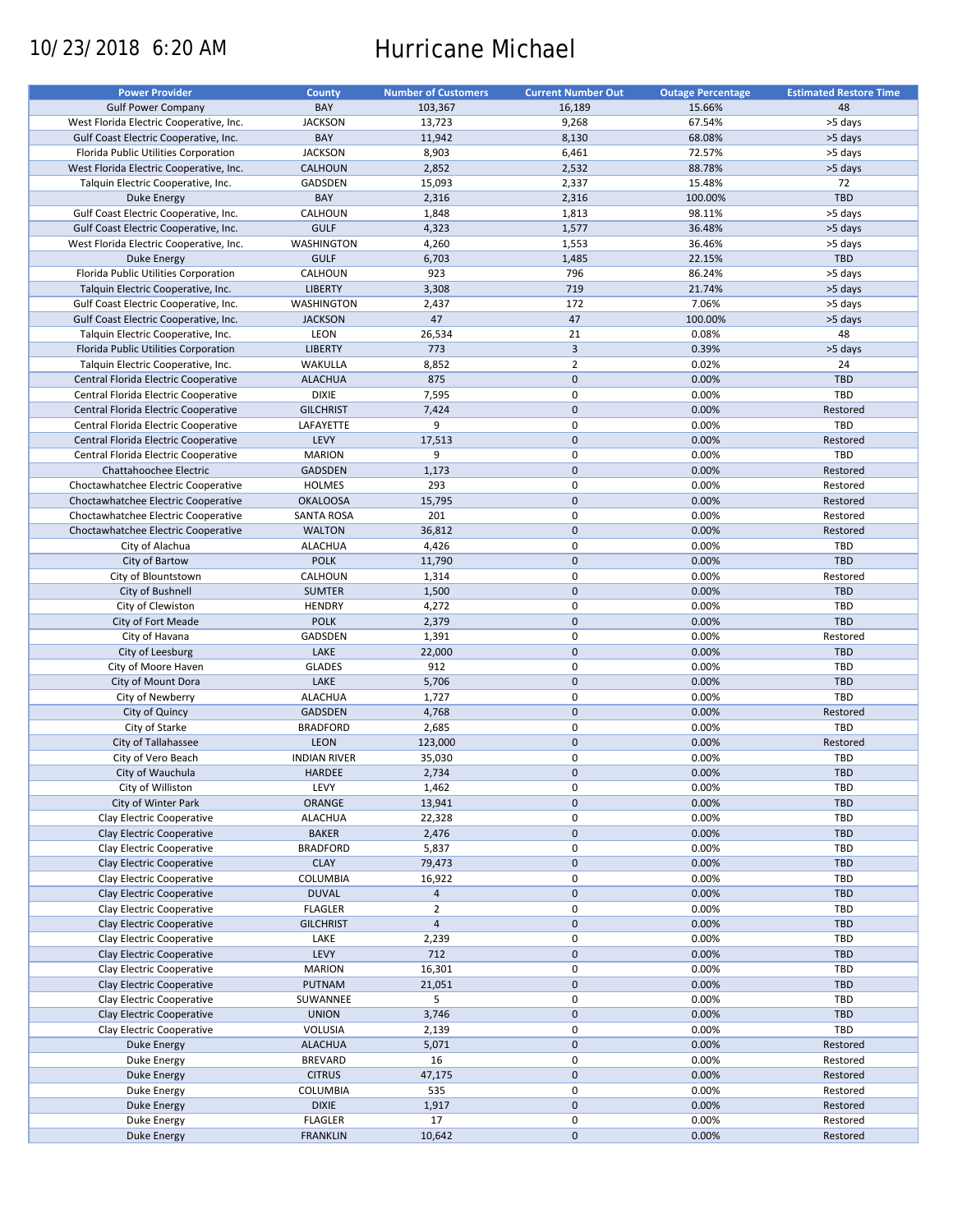## 10/23/2018 6:20 AM Hurricane Michael

| Duke Energy                                        | <b>GILCHRIST</b>    | 1,681     | 0            | 0.00% | Restored   |
|----------------------------------------------------|---------------------|-----------|--------------|-------|------------|
|                                                    |                     |           |              |       |            |
| Duke Energy                                        | <b>HAMILTON</b>     | 3,021     | $\mathbf{0}$ | 0.00% | Restored   |
| Duke Energy                                        | HARDEE              | 2,746     | 0            | 0.00% | Restored   |
| Duke Energy                                        | <b>HERNANDO</b>     | 11,823    | $\mathbf 0$  | 0.00% | Restored   |
| Duke Energy                                        | <b>HIGHLANDS</b>    | 54,128    | 0            | 0.00% | Restored   |
| Duke Energy                                        | <b>HILLSBOROUGH</b> | 24        | $\mathbf 0$  | 0.00% | Restored   |
|                                                    |                     |           |              |       |            |
| Duke Energy                                        | <b>JEFFERSON</b>    | 4,829     | 0            | 0.00% | Restored   |
| Duke Energy                                        | LAFAYETTE           | 880       | $\mathbf 0$  | 0.00% | Restored   |
| Duke Energy                                        | LAKE                | 85,247    | $\pmb{0}$    | 0.00% | Restored   |
| Duke Energy                                        | <b>LEON</b>         | 66        | $\mathbf 0$  | 0.00% | Restored   |
|                                                    | LEVY                | 3,840     | 0            | 0.00% | Restored   |
| Duke Energy                                        |                     |           |              |       |            |
| Duke Energy                                        | <b>MADISON</b>      | 4,037     | $\mathbf 0$  | 0.00% | Restored   |
| Duke Energy                                        | <b>MARION</b>       | 66,784    | 0            | 0.00% | Restored   |
| Duke Energy                                        | ORANGE              | 370,927   | $\mathbf 0$  | 0.00% | Restored   |
| Duke Energy                                        | <b>OSCEOLA</b>      | 48,545    | 0            | 0.00% | Restored   |
|                                                    |                     | 140,774   | $\mathbf 0$  | 0.00% |            |
| Duke Energy                                        | PASCO               |           |              |       | Restored   |
| Duke Energy                                        | PINELLAS            | 526,150   | $\pmb{0}$    | 0.00% | Restored   |
| Duke Energy                                        | <b>POLK</b>         | 103,167   | $\mathbf 0$  | 0.00% | Restored   |
| Duke Energy                                        | SEMINOLE            | 154,215   | 0            | 0.00% | Restored   |
| Duke Energy                                        | <b>SUMTER</b>       | 10,453    | $\mathbf 0$  | 0.00% | Restored   |
|                                                    |                     |           |              |       |            |
| Duke Energy                                        | SUWANNEE            | 833       | 0            | 0.00% | Restored   |
| <b>Duke Energy</b>                                 | <b>TAYLOR</b>       | 6,261     | $\pmb{0}$    | 0.00% | Restored   |
| Duke Energy                                        | VOLUSIA             | 81,049    | 0            | 0.00% | Restored   |
| <b>Duke Energy</b>                                 | <b>WAKULLA</b>      | 7,063     | $\mathbf 0$  | 0.00% | Restored   |
| Escambia River Electric Cooperative, Inc.          | <b>ESCAMBIA</b>     | 3,452     | 0            | 0.00% | TBD        |
|                                                    |                     |           |              |       |            |
| Escambia River Electric Cooperative, Inc.          | <b>SANTA ROSA</b>   | 7,544     | $\mathbf 0$  | 0.00% | <b>TBD</b> |
| Florida Keys Electric Cooperative                  | <b>MONROE</b>       | 31,941    | $\pmb{0}$    | 0.00% | TBD        |
| Florida Power and Light Company                    | <b>ALACHUA</b>      | 1,245     | $\mathbf 0$  | 0.00% | TBD        |
| Florida Power and Light Company                    | <b>BAKER</b>        | 5,516     | 0            | 0.00% | TBD        |
| Florida Power and Light Company                    | <b>BRADFORD</b>     | 4,070     | $\pmb{0}$    | 0.00% | TBD        |
|                                                    |                     |           |              |       |            |
| Florida Power and Light Company                    | <b>BREVARD</b>      | 312,828   | 0            | 0.00% | TBD        |
| Florida Power and Light Company                    | <b>BROWARD</b>      | 939,530   | $\mathbf 0$  | 0.00% | <b>TBD</b> |
| Florida Power and Light Company                    | CHARLOTTE           | 116,579   | 0            | 0.00% | TBD        |
| Florida Power and Light Company                    | <b>CLAY</b>         | 910       | $\pmb{0}$    | 0.00% | <b>TBD</b> |
| Florida Power and Light Company                    | <b>COLLIER</b>      | 215,499   | 0            | 0.00% | TBD        |
|                                                    |                     |           |              |       |            |
| Florida Power and Light Company                    | <b>COLUMBIA</b>     | 14,144    | $\mathbf 0$  | 0.00% | TBD        |
| Florida Power and Light Company                    | <b>DESOTO</b>       | 16,855    | $\mathbf 0$  | 0.00% | TBD        |
| Florida Power and Light Company                    | <b>DUVAL</b>        | 9         | $\pmb{0}$    | 0.00% | TBD        |
| Florida Power and Light Company                    | <b>FLAGLER</b>      | 59,608    | 0            | 0.00% | TBD        |
| Florida Power and Light Company                    | <b>GLADES</b>       | 3,508     | $\mathbf 0$  | 0.00% | TBD        |
|                                                    |                     |           |              |       |            |
| Florida Power and Light Company                    | HARDEE              | 33        | 0            | 0.00% | TBD        |
| Florida Power and Light Company                    | <b>HENDRY</b>       | 9,892     | $\mathbf 0$  | 0.00% | <b>TBD</b> |
| Florida Power and Light Company                    | <b>HIGHLANDS</b>    | 519       | $\pmb{0}$    | 0.00% | TBD        |
| Florida Power and Light Company                    | <b>INDIAN RIVER</b> | 57,796    | $\mathbf 0$  | 0.00% | TBD        |
| Florida Power and Light Company                    | LEE                 | 266,497   | 0            | 0.00% | TBD        |
|                                                    |                     |           |              |       |            |
| Florida Power and Light Company                    | <b>MANATEE</b>      | 188,203   | $\mathbf{0}$ | 0.00% | TBD        |
| Florida Power and Light Company                    | <b>MARTIN</b>       | 94,739    | 0            | 0.00% | TBD        |
| Florida Power and Light Company                    | MIAMI-DADE          | 1,138,406 | $\mathbf 0$  | 0.00% | TBD        |
| Florida Power and Light Company                    | <b>MONROE</b>       | 94        | 0            | 0.00% | TBD        |
| Florida Power and Light Company                    |                     |           | $\mathbf 0$  | 0.00% | TBD        |
|                                                    | NASSAU              | 22,701    |              |       |            |
| Florida Power and Light Company                    | OKEECHOBEE          | 20,142    | 0            | 0.00% | TBD        |
| Florida Power and Light Company                    | ORANGE              | 3         | $\mathbf 0$  | 0.00% | TBD        |
| Florida Power and Light Company                    | <b>OSCEOLA</b>      | 3         | 0            | 0.00% | TBD        |
| Florida Power and Light Company                    | PALM BEACH          | 750,041   | $\mathbf 0$  | 0.00% | TBD        |
|                                                    |                     |           | 0            |       | TBD        |
| Florida Power and Light Company                    | PUTNAM              | 20,144    |              | 0.00% |            |
| Florida Power and Light Company                    | SARASOTA            | 270,158   | $\mathbf 0$  | 0.00% | TBD        |
| Florida Power and Light Company                    | SEMINOLE            | 55,586    | 0            | 0.00% | TBD        |
| Florida Power and Light Company                    | ST. JOHNS           | 91,015    | $\mathbf 0$  | 0.00% | TBD        |
| Florida Power and Light Company                    | ST. LUCIE           | 129,369   | 0            | 0.00% | TBD        |
|                                                    |                     |           |              |       |            |
| Florida Power and Light Company                    | SUWANNEE            | 5,025     | $\mathbf 0$  | 0.00% | TBD        |
| Florida Power and Light Company                    | <b>UNION</b>        | 1,637     | 0            | 0.00% | TBD        |
| Florida Power and Light Company                    | <b>VOLUSIA</b>      | 179,598   | $\mathbf 0$  | 0.00% | TBD        |
| Florida Public Utilities Corporation               | NASSAU              | 15,989    | 0            | 0.00% | Restored   |
| Fort Pierce Utilities Authority                    | <b>ST. LUCIE</b>    | 27,630    | $\mathbf 0$  | 0.00% | TBD        |
|                                                    |                     |           |              |       |            |
| Gainesville (Gainesville Regional Utilities - GRU) | ALACHUA             | 94,473    | 0            | 0.00% | TBD        |
| Glades Electric Cooperative, Inc.                  | <b>GLADES</b>       | 3,015     | $\mathbf 0$  | 0.00% | TBD        |
| Glades Electric Cooperative, Inc.                  | HARDEE              | 0         | 0            |       | TBD        |
| Glades Electric Cooperative, Inc.                  | <b>HENDRY</b>       | 3,530     | $\pmb{0}$    | 0.00% | TBD        |
| Glades Electric Cooperative, Inc.                  | <b>HIGHLANDS</b>    | 7,321     | 0            | 0.00% | TBD        |
|                                                    |                     |           |              |       |            |
| Glades Electric Cooperative, Inc.                  | <b>OKEECHOBEE</b>   | 2,278     | $\mathbf 0$  | 0.00% | TBD        |